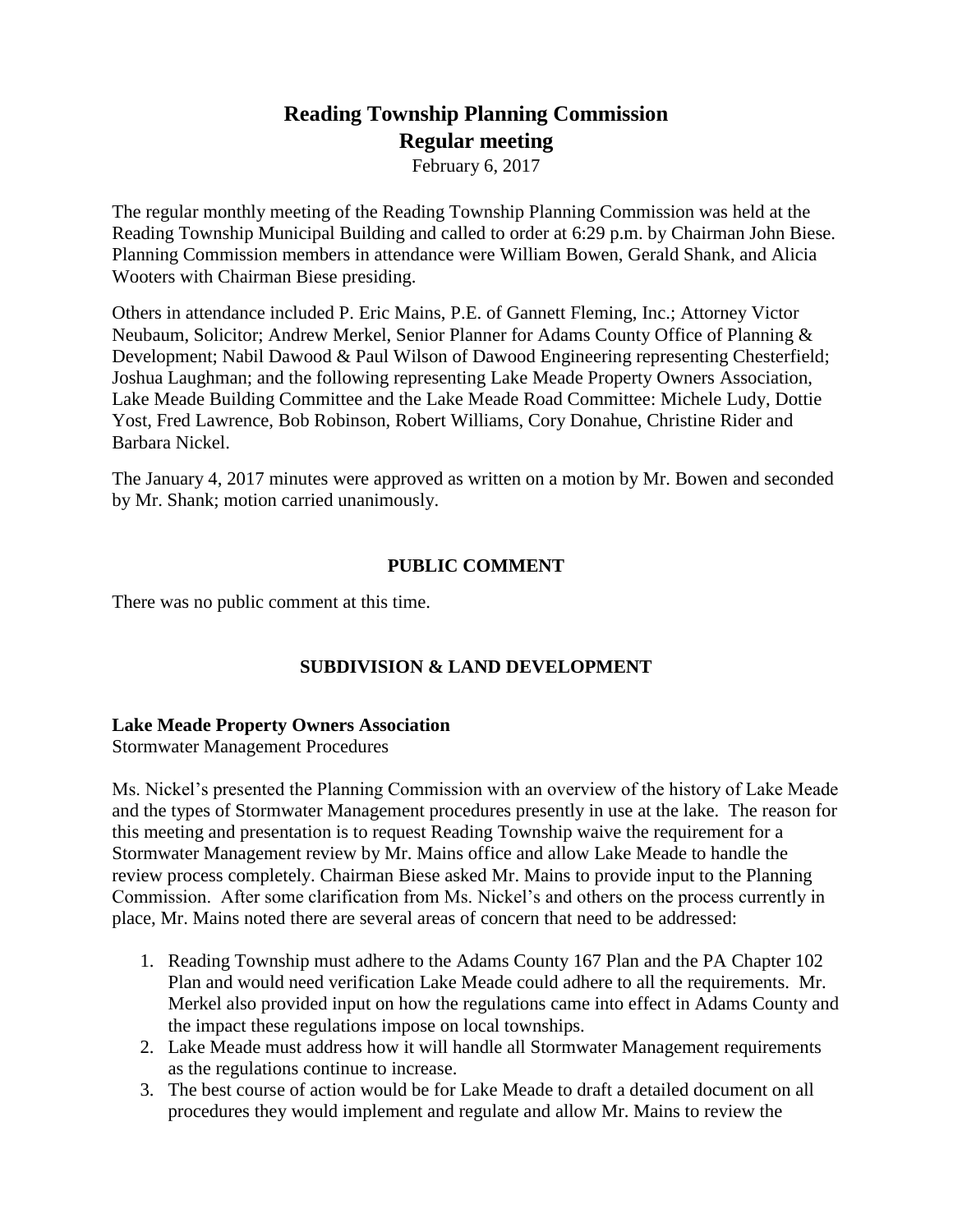document and present the Planning Commission with a more detailed plan of action at a future meeting.

Based on input from Mr. Mains and others in attendance, the Planning Commission agreed for Lake Meade to draft the documents and submit them to Mr. Mains for review.

#### **Joshua Laughman**

Second Driveway

The Planning Commission received pictures and documents of a driveway opening that was placed on the alley side of the property located at 5360 Carlisle Pike. Mr. Laughman explained that his wife would like to park a school bus on the lot, but additional driveway width must be added to the property. Mr. Laughman was unaware of the Township Ordinance and has already completed the driveway and installed stone as per the supplied pictures. Chairman Biese noted Ordinance §21-217.F states:

*The number of access drives on a street frontage may not exceed one per lot unless circumstances prove that a second access is justified. Additional access points must be approved by the Township.*

After listening to the justification provided by Mr. Laughman, the Planning Commission requested input from Mr. Mains and Attorney Neubaum. After discussing the comments and input, the Planning Commission established the following conditions as part of a recommendation for the Board of Supervisors to consider granting permission for this second driveway:

- 1. A driveway permit must be obtained in accordance with §21-205
- 2. Permission be considered to allow the combined width of both driveways to be 40' instead of the required 20' as per §21-217.1.A
- 3. Permission be considered to allow the driveway to be compactable stone instead of the required bituminous or concrete material in accordance with §21-217.M

On a motion by Mr. Shank and a second by Ms. Wooters, the Planning Commission has recommended this proposal proceed to the Board of Supervisors for subsequent review and consideration for approval; motion carried unanimously.

The other concern Mr. Laughman had was the grass on the other side of the alley and the fact the bus wheels were causing damage to the property as indicated on the pictures. He stated if the Township would consider moving the speed limit sign so the bus mirror could clear, that should resolve this issue. The Planning Commission asked Mr. Laughman to determine where the sign would need to be relocated to and present that to the Board of Supervisors as a point of discussion.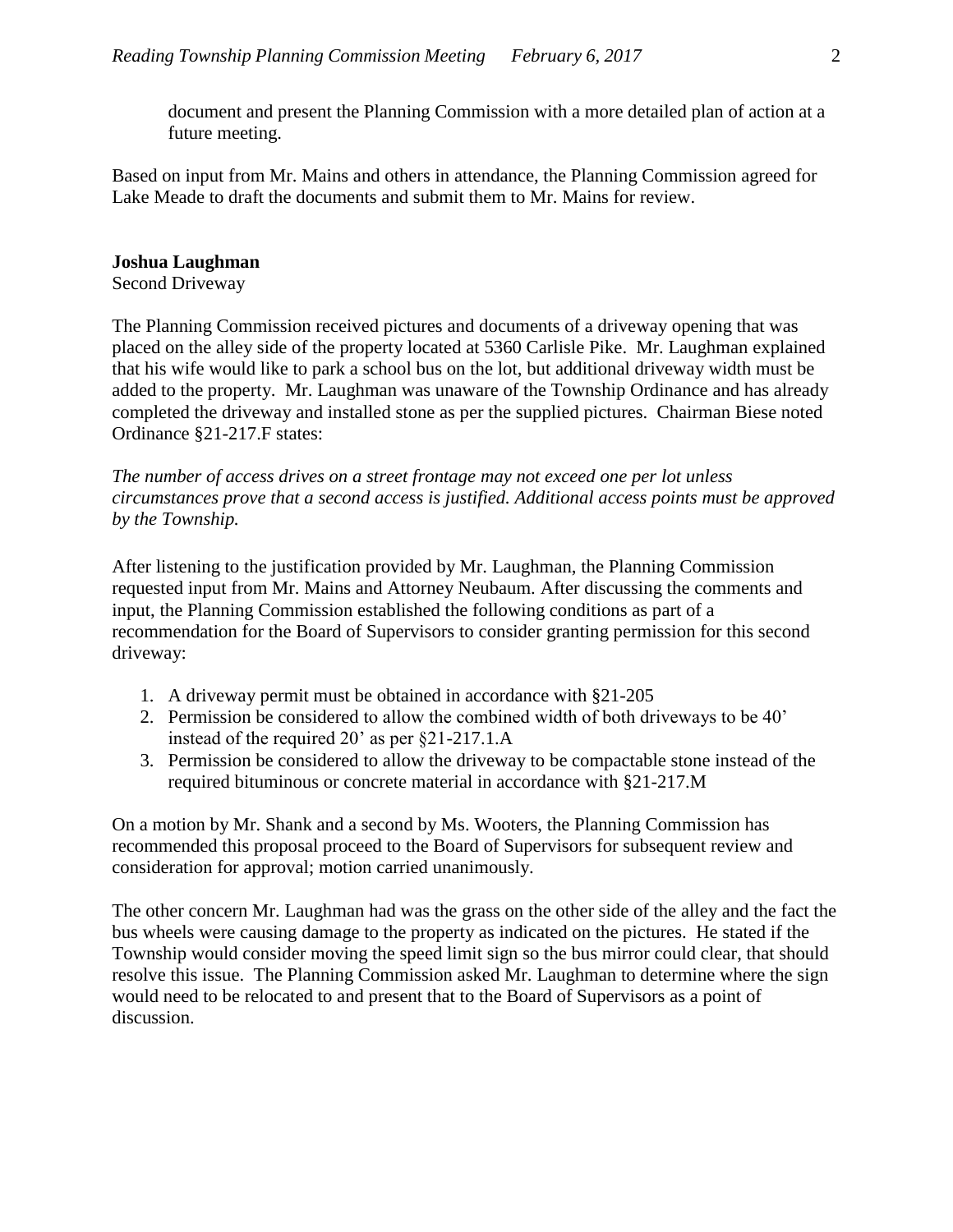# **Chesterfield – Phase I #2009-06**

Chesterfield Development Final Subdivision and Land Development Plan

The Planning Commission received and reviewed a revised subdivision and land development plan as presented by Mr. Wilson and various supporting documents. Mr. Mains explained his most recent review letter dated February 3, 2017. After a time of general discussion, it was noted there are still various points that need to be addressed. These include, but are not limited to the following:

- 1. HOA must be updated to address some of the concerns with fire hydrant responsibility, lighting, grinder pump installation and maintenance, development of the walking trails, etc. The HOA must be reviewed and approved by Mr. Mains and Attorney Neubaum.
- 2. A note needs to be added to Plat Plan sheet 1 that the installation and maintenance of the grinder pumps is the responsibility of the developer/home owner.
- 3. Reading Township Municipal Authority bill must be paid and a letter acknowledging sufficient capacity and willingness to provide sanitary sewer for the project must be received. The RTMA must also approve the grinder pump installation and maintenance in addition to reviewing and approving the proposed cost estimates.
- 4. A detailed developers' agreement must be provided for review and approval by Mr. Mains and Attorney Neubaum.
- 5. In addition to the above concerns, all comments on Mr. Mains review letter dated February 3, 2017 must be resolved.

On a motion by Mr. Bowen and a second by Mr. Shank, the plan is tabled until additional information can be provided to the Planning Commission for review and consideration; motion carried unanimously.

A Stormwater Management/BMP Facilities & Maintenance Agreement (O&M Agreement) was presented to the Planning Commission for review and consideration. Mr. Mains and Attorney Neubaum have reviewed the agreement and find no outstanding issues need resolved. On a motion by Mr. Shank and a second by Mr. Bowen, the Planning Commission has recommended the O&M Agreement proceed to the Board of Supervisors for subsequent review and consideration for approval; motion carried unanimously.

A Modification Waiver was presented to the Planning Commission for review and consideration requesting relief from §22-502.A Street Construction. Mr. Mains noted no GeoTech studies have been completed at this time and cannot make any recommendations. On a motion by Mr. Shank and a second by Ms. Wooters, the Modification Waiver is tabled until additional information can be provided to the Planning Commission for review and consideration; motion carried unanimously.

# **Shank Farm – East Berlin**

NRCS Letter of Pipe Installation

Mr. Mains reviewed the letter received from the United States Department of Agriculture, Natural Resources Conservation Service, concerning the installation of an outlet pipe and explained this is a general information letter and no action is required by the Township.